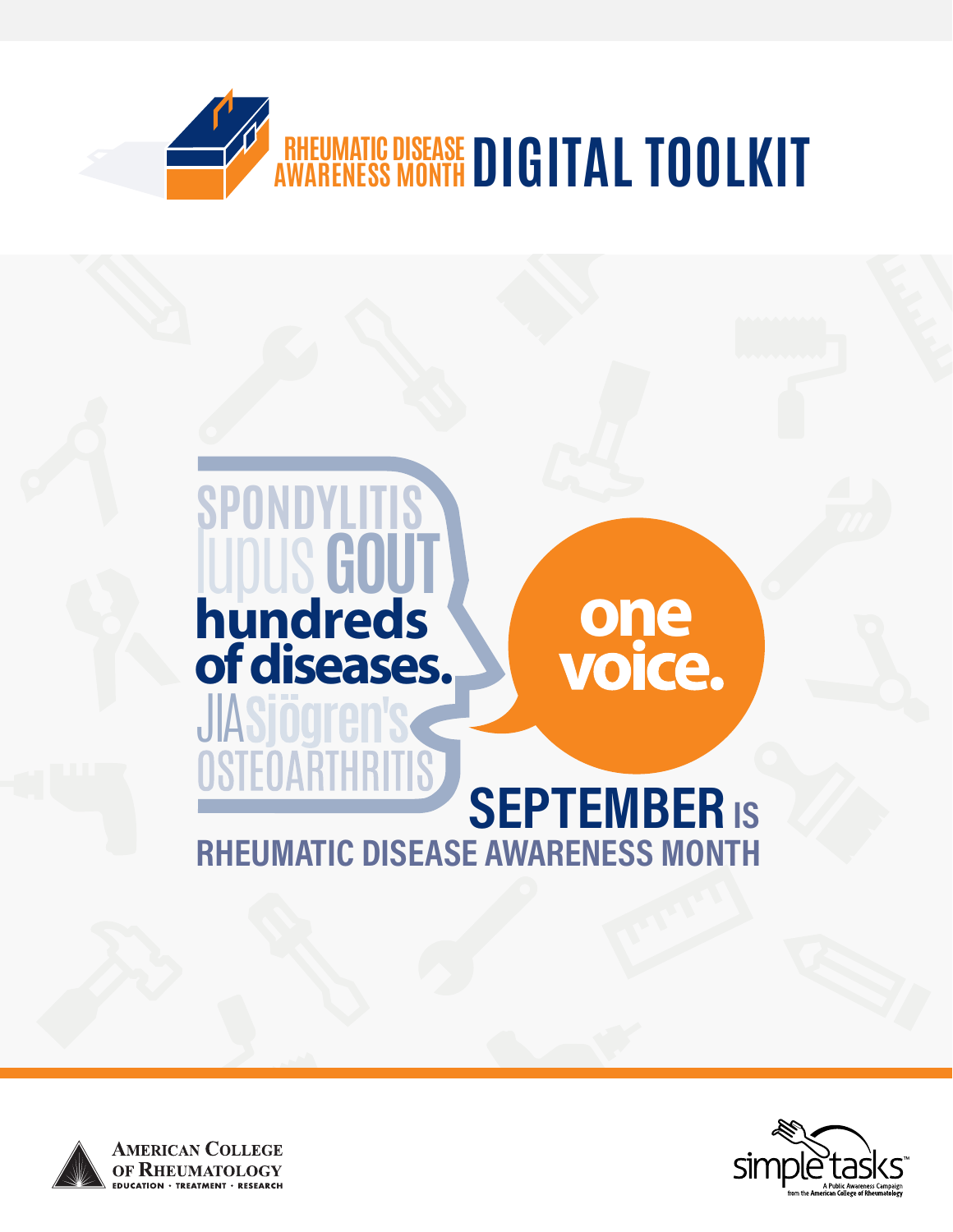# BLOG POST

Organizations are encouraged to download and tailor the following blog post when sharing information about Rheumatic Disease Awareness Month. Placeholders are included in the template for those who wish to tailor the information to a specific rheumatic disease.

[Sample Blog Post](http://simpletasks.org/rdam-2016-blog-post/)

## **Help Us Raise Awareness for [Insert Disease Name] this September!**

Mark your calendars: **September is the first annual Rheumatic Disease Awareness Month (RDAM)!** We're excited to support this important awareness month with the American College of Rheumatology and its national public awareness campaign, Simple Tasks. The theme for RDAM 2016 is **"Hundreds of Diseases, One Voice."** What better time to raise awareness about *[Insert disease name]*? Unfortunately, not many people fully understand *[Insert disease name]* symptoms and its complications – but speaking together as one voice, we can change that during RDAM 2016!

### **How Can I Participate in RDAM 2016?**

The Simple Tasks website [\(www.SimpleTasks.org](http://www.SimpleTasks.org)) and the official RDAM 2016 hashtag, **#RDAM**, are great places to start. On the website you will find information about how to participate in RDAM 2016 on social media, ideas for hosting a local awareness event, instructions for conducting outreach to your local media and lawmakers, and more!

Here is additional information about *[Insert disease name]* that we encourage you to share during RDAM 2016:

### **What is** *[Insert Disease Name]***?**

*[In this section, describe the disease, its symptoms, and the complications it poses to those affected.]*

### **Who is affected by** *[Insert Disease Name]***?**

*[In this section, provide a profile of the kinds of people who suffer from the disease and who is at risk. You can also mention the number of Americans affected by it. The American College of Rheumatology's Diseases & Conditions webpage may be a useful reference for this section.]*

### **What is** *[Insert Your Organization Name]* **doing for RDAM 2016?**

*[In this section, introduce any initiatives, events, new research opportunities, or call to action your organization is participating in. Indicate why it is important, and why people should raise awareness around this disease.]*

Thanks for helping us spread awareness during Rheumatic Disease Awareness Month!







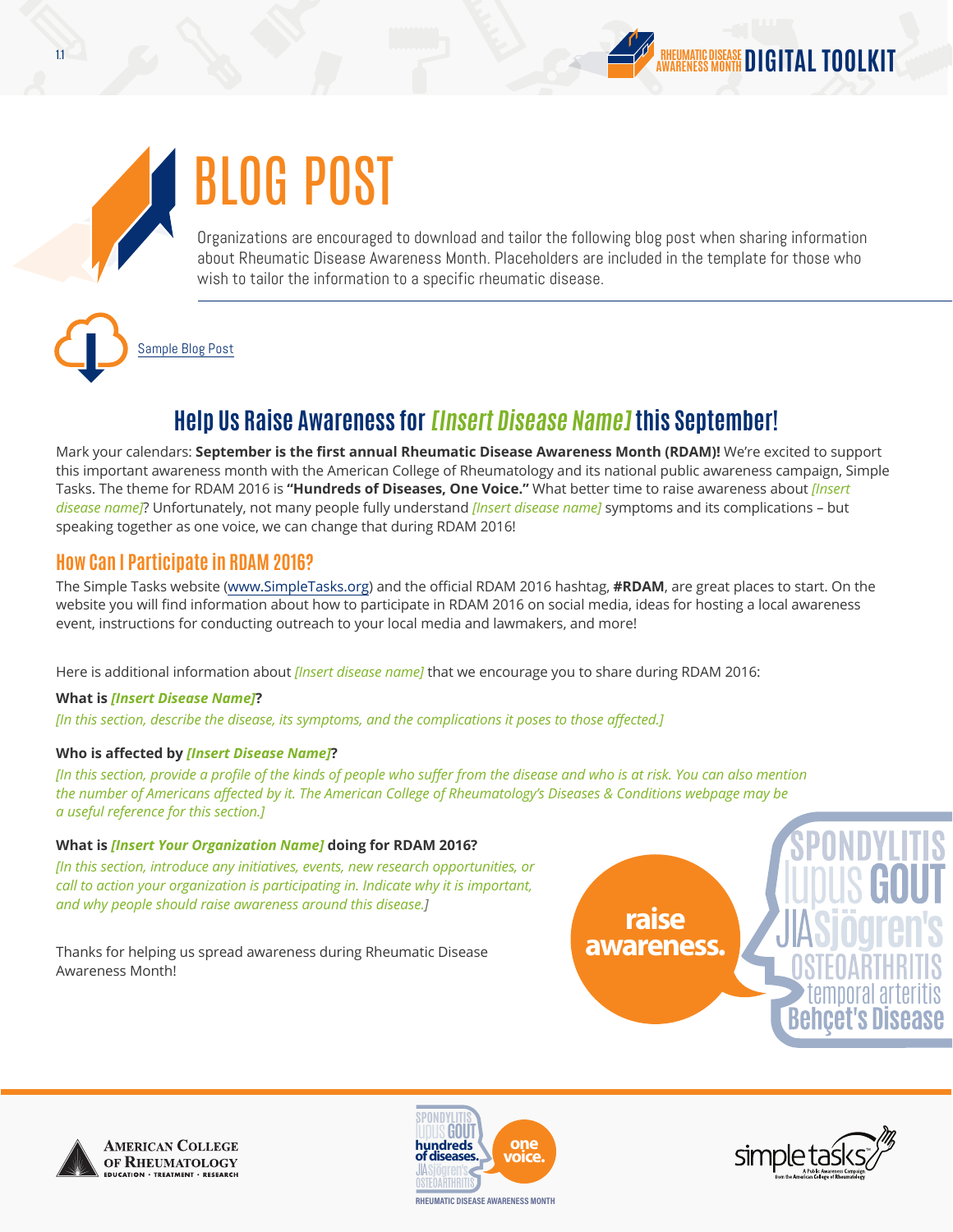



# SOCIAL MEDIA RESOURCES

Help us spread the word about Rheumatic Disease Awareness Month online! Organizations and individuals are encouraged to utilize the following resources when sharing information on your websites or social media channels.

### **HASHTAG**

• If you are sharing information about rheumatic diseases on social media in September, be sure to use our official hashtag, **#RDAM**.

### **PROFILE PHOTO**

• Help spread the word about Rheumatic Disease Awareness Month by changing your social media profile photo to the graphic below.



### **SHARE A RHEUM SELFIE**

• Rheumatic diseases impact individuals from all different walks of life. Help put a face to your rheumatic disease and your personal experience by sharing a "Rheum Selfie" on Facebook or Twitter using the hashtag **#RheumSelfie!**

## **CONNECT WITH ACR AND SIMPLE TASKS ON SOCIAL MEDIA**

- ACR on **Facebook:** <https://www.facebook.com/Rheumatology/>
- ACR on **Twitter:** <https://twitter.com/ACRheum>
- ACR on **LinkedIn:** <https://www.linkedin.com/company/american-college-of-rheumatology>
- ACR on **YouTube:** <https://www.youtube.com/user/AmerCollRheumatology>
- Simple Tasks on **Facebook:** <https://www.facebook.com/ACRSimpleTasks/>
- Simple Tasks on **Twitter:** <https://twitter.com/ACRSimpleTasks>
- Simple Tasks on **YouTube:** <https://www.youtube.com/user/ACRSimpleTasks>

**utilize resources.**



**AMERICAN COLLEGE** OF RHEUMATOLOGY



*(continued next page)*



temporal arteritis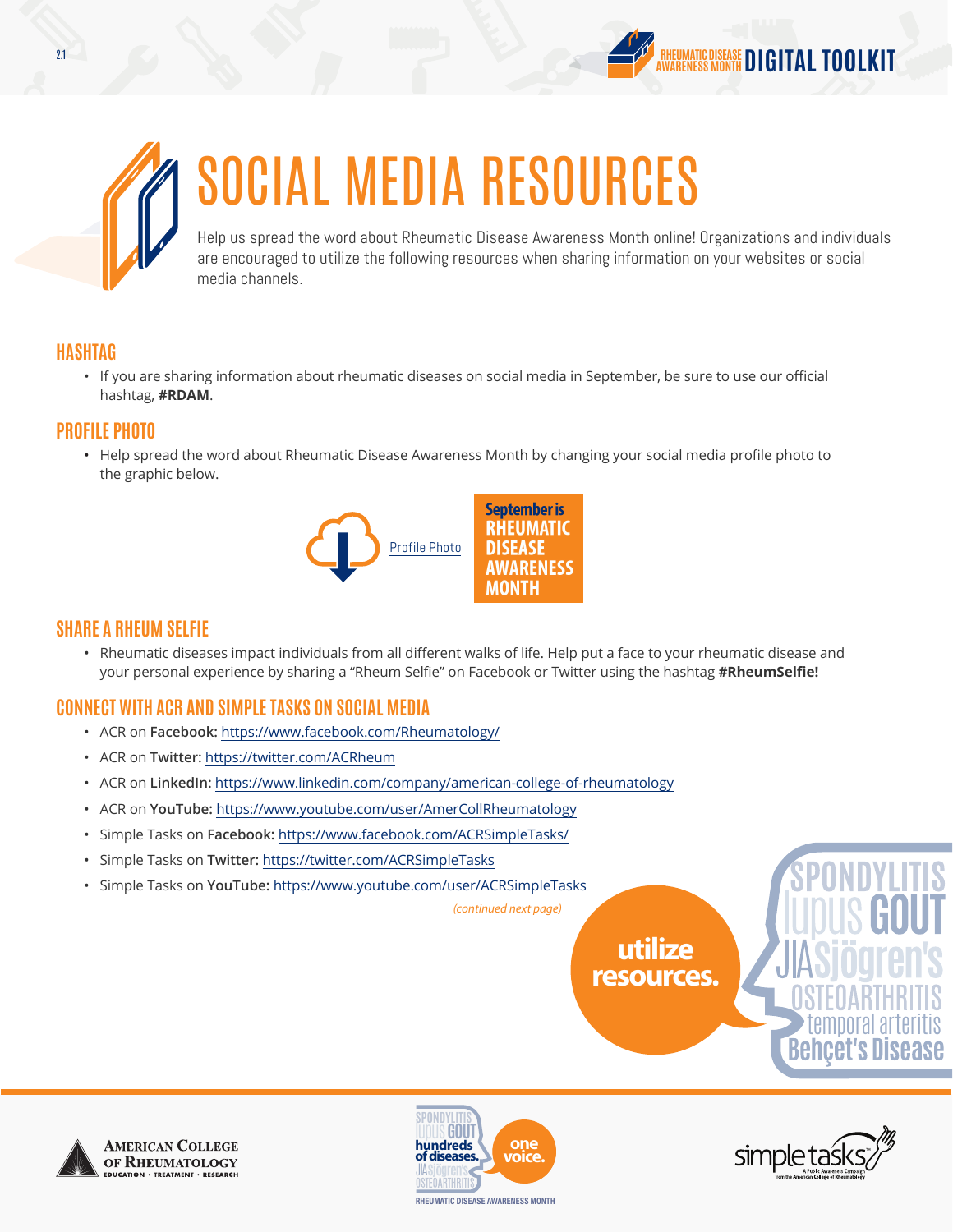



## **SAMPLE SOCIAL MEDIA POSTS**

Organizations and individuals are encouraged to download, tailor, and share the following social media posts in your communications about RDAM 2016.



## **Sample Social Media Posts**

#### **Facebook**

- September is Rheumatic Disease Awareness Month! *Learn more from the American College of Rheumatology and the Simple Tasks campaign:* <http://ow.ly/jAT6301NSgd> **#RDAM**
- There are more than 100 rheumatic diseases, but together we have one voice! *In honor of Rheumatic Disease Awareness Month, learn how you can advocate for yourself and fellow rheum patients:* <http://ow.ly/jAT6301NSgd> **#RDAM**
- Did you know? Rheumatic diseases are the leading cause of disability in the U.S. *Learn more this Rheumatic Disease Awareness Month:* <http://ow.ly/jAT6301NSgd> **#RDAM**
- Many people living with rheumatic diseases can go years before seeking treatment or receiving a correct diagnosis for their disease. *Learn about the symptoms to watch for during Rheumatic Disease Awareness Month:* <http://ow.ly/jAT6301NSgd> **#RDAM**
- More than 52.5 million Americans live with some form of rheumatic disease, but medical research funding lags far behind other diseases and conditions. *Learn more:* <http://ow.ly/jAT6301NSgd> **#RDAM**
- Did you know? Rheumatic diseases affect children, too! Approximately 300,000 children in the U.S. live with some form of rheumatic disease. *Learn more:* <http://ow.ly/jAT6301NSgd> **#RDAM**

#### **Twitter**

- September is #RDAM! *Learn more from @ACRheum & @ACRSimpleTasks:* <http://ow.ly/jAT6301NSgd>
- There are 100+ rheumatic diseases, but together we have one voice! *Learn how you can advocate:* <http://ow.ly/jAT6301NSgd> **#RDAM**
- Did you know? Rheumatic diseases are the leading cause of disability in America<http://ow.ly/jAT6301NSgd> **#RDAM**
- Many w/ rheumatic diseases go years before treatment or diagnosis occur. *Help raise awareness:* <http://ow.ly/jAT6301NSgd> **#RDAM**
- Research funding for rheumatic diseases lags behind other diseases & conditions. *Learn more:* <http://ow.ly/jAT6301NSgd> **#RDAM**
- Did you know? 300,000 U.S. children live with some form of rheumatic disease. Learn more: <http://ow.ly/jAT6301NSgd> **#RDAM**





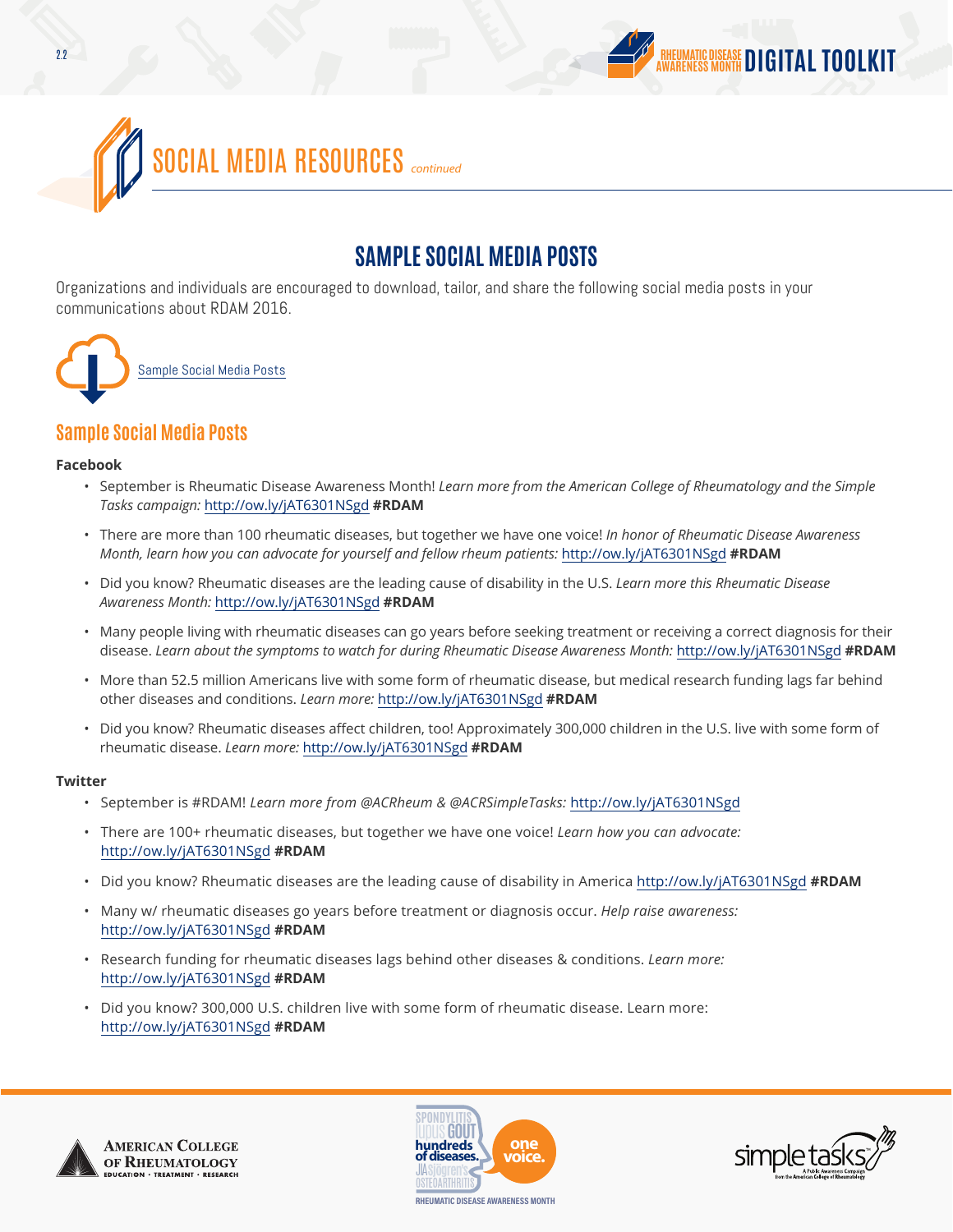



# Email Alert

Organizations are encouraged to download and tailor the following email alert to send to your distribution lists. Placeholders are included for those that wish to include information about a specific rheumatic disease.



## **Subject: September Is Rheumatic Disease Awareness Month — Get Involved!**

Rheumatic diseases are the leading cause of disability in America, affecting nearly one in four Americans.

Help us spread awareness for *[Insert disease name]* and other rheumatic diseases this September as *[Insert Organization Name]* joins the American College of Rheumatology and Simple Tasks in celebrating the first annual **Rheumatic Disease Awareness Month (RDAM)!**

The theme for RDAM 2016 is **"Hundreds of Diseases. One Voice."** Speaking as one voice, we can improve the public's understanding of *[Insert disease name]* and other rheumatic diseases and advance the health and well-being of millions of Americans living with rheumatic diseases.

## **How to Participate in RDAM 2016**

Visit the Simple Tasks website [\(www.SimpleTasks.org](http://www.SimpleTasks.org)), where you can find everything you need to share rheumatic disease information on social media, host a local awareness event, post a **#RheumSelfie**, advocate for rheumatic disease patients, and more!









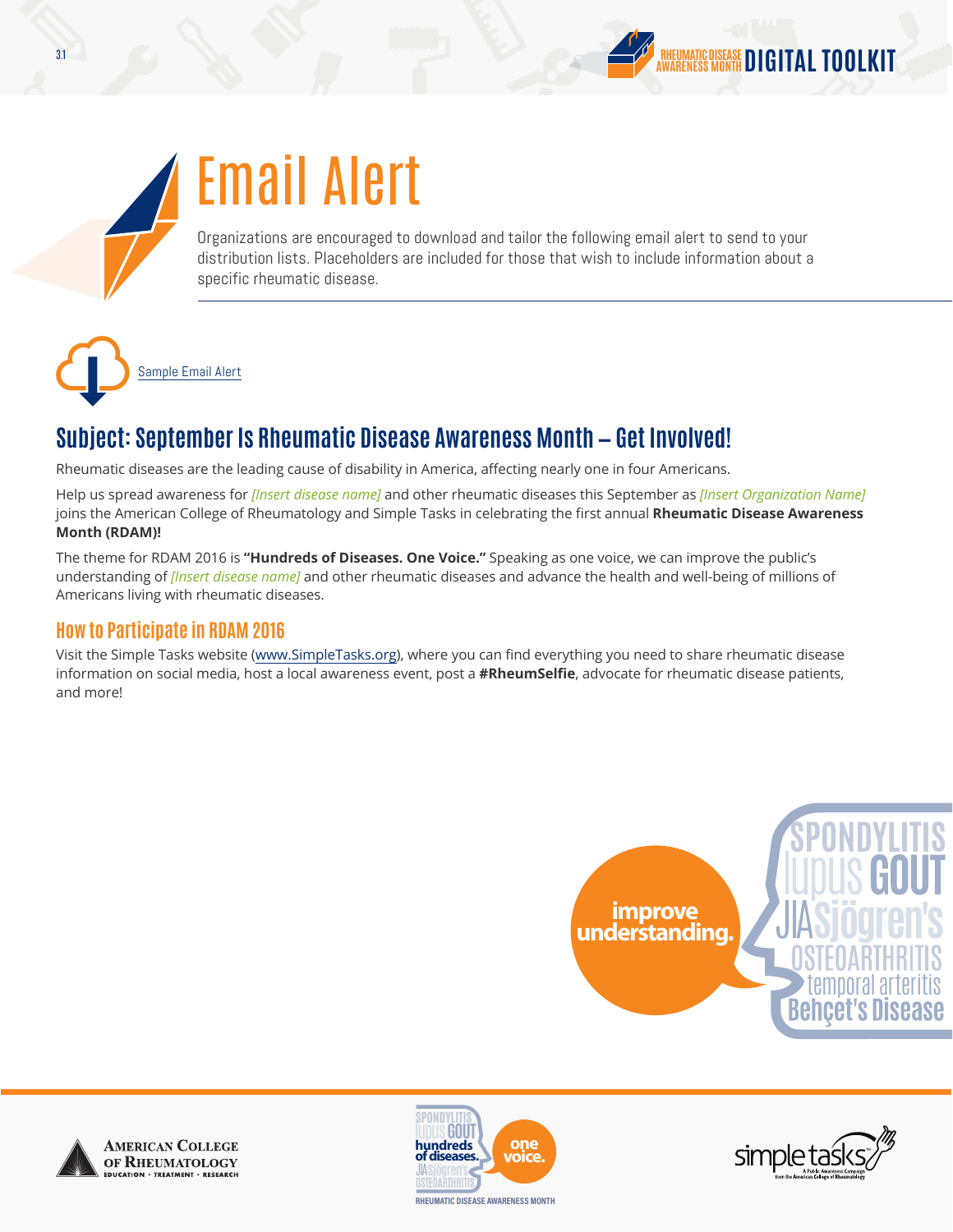

# Host a Community Event

Hosting an event is an excellent way to educate your local community about rheumatic diseases. There are numerous ways to raise awareness in your hometown. Here are a few tips and ideas for getting started!

## **Bring Rheumatic Disease Awareness to an Existing Event**

Health and community organizations in your town may host health fairs, events, or talks that aim to connect people to local healthcare resources. Research what types of events are going on in your community and connect with the organizers to provide information about rheumatic diseases to attendees. For example, offer to run a rheumatic disease awareness booth and bring materials from this toolkit.

## **Create Your Own Educational Event**

Organize your own event about rheumatic disease awareness. Find space in a community center or other public place and utilize the material provided in this toolkit. Encourage attendees to start a group discussion and share tips. Consider organizing the event around a speaker who has been impacted by rheumatic disease or a local rheumatologist who can provide clinical information to attendees.

## **Spread the Word!**

Not interested in attending or hosting an event? No problem – provide the flyers and other resources in this toolkit to your community health center, local library, or YMCA. You never know who might be interested in learning more!









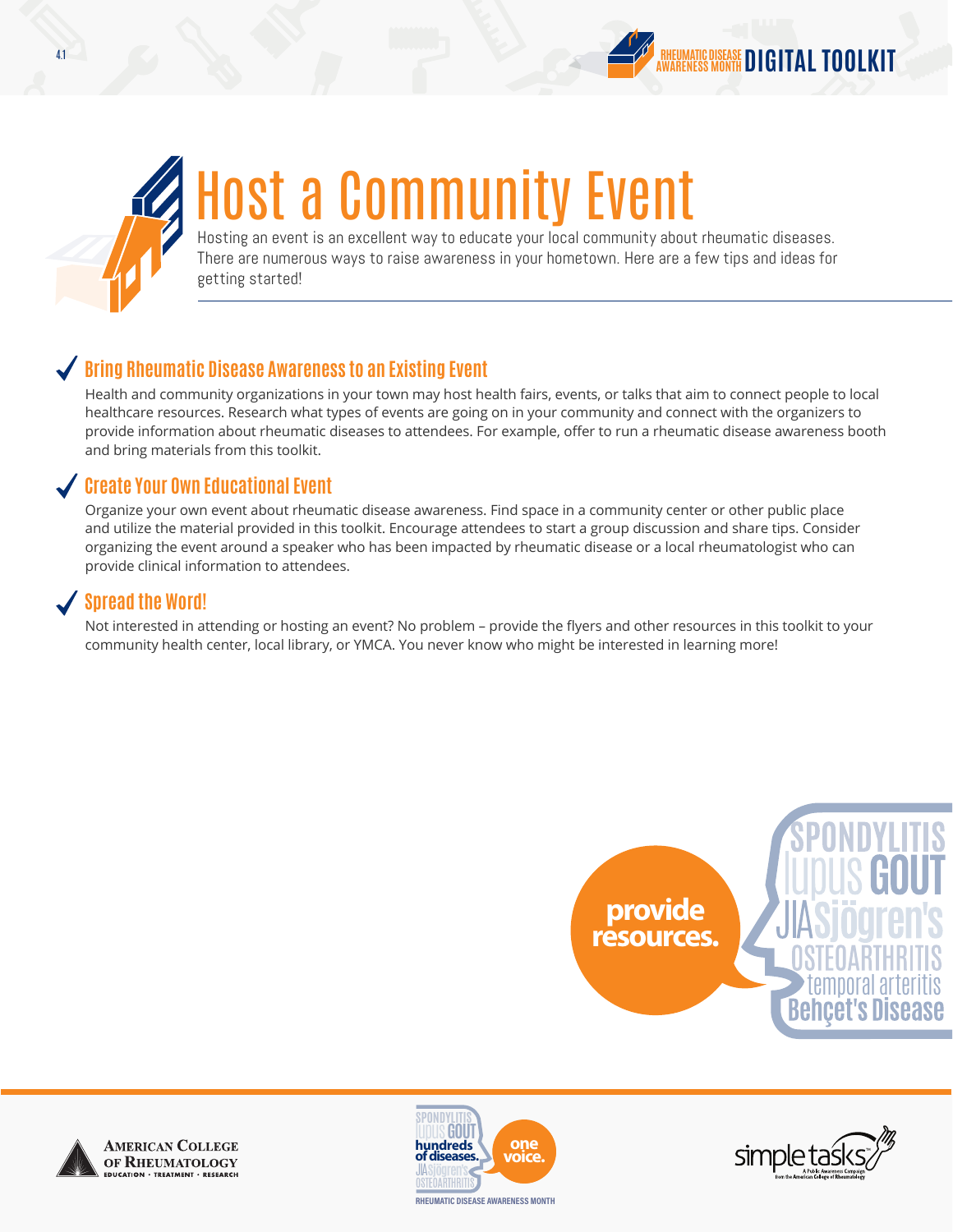



# FACT SHEETS

Organizations and individuals are encouraged to download and share the following fact sheets as you communicate about Rheumatic Disease Awareness Month.

#### [About Rheumatic Disease Awareness Month](http://simpletasks.org/rdam-2016-about-rheumatic-disease-awareness-month-fact-sheet/)

[Rheumatic Diseases: An Overview](http://simpletasks.org/rdam-2016-rheumatic-diseases-overview-fact-sheet)

[Rheumatic Diseases: Cost, Impact, and Healthcare Challenges](http://simpletasks.org/rdam-2016-cost-impact-healthcare-challenges-fact-sheet/)

[Infographic - Rheumatic Diseases: Cost and Impact](http://simpletasks.org/wp-content/uploads/2016/07/Rheumatic-Disease-in-America-Cost-and-Impact.pdf)

[Arthritis Does That?](http://simpletasks.org/wp-content/uploads/2016/05/Arthritis-Does-That.pdf)

### **About Rheumatic Disease Awareness Month**

- September 2016 marks the first annual Rheumatic Disease Awareness Month (RDAM 2016).
- RDAM 2016 is sponsored by the American College of Rheumatology (ACR), the nation's leading association representing rheumatologists and rheumatology health professionals, and by Simple Tasks, the ACR's national public awareness campaign.
- RDAM was created to raise awareness about diseases like lupus, gout, rheumatoid arthritis and the 100+ lesser known rheumatic diseases.
- RDAM seeks to increase public understanding and awareness of the symptoms, risk factors, treatment options, personal and economic impact, and lifestyle and healthcare challenges associated with rheumatic diseases.
- RDAM is an opportunity for concerned individuals and groups to advocate for the health and wellbeing of those living with rheumatic disease and to advance healthcare policies that help patients access safe, affordable, and effective healthcare.
- All concerned individuals and organizations, including patients, patient organizations, medical professional groups, lawmakers, members of the media, and friends and family members of those affected by rheumatic diseases, are encouraged to participate in RDAM.
- The theme for RDAM 2016 is, **"Hundreds of Diseases. One Voice."** Speaking as one voice, we can improve the public's understanding of rheumatic diseases and advance the health and well-being of millions of Americans living with rheumatic diseases.
- RDAM 2016 will be celebrated throughout the month of September. The ACR and Simple Tasks have developed a number of activities, resources, and tools to help individuals and organizations participate in RDAM. More information can be found on the Simple Tasks website at [www.SimpleTasks.org](http://www.SimpleTasks.org).

*(continued next page)*

temporal arteritis **communicate.**





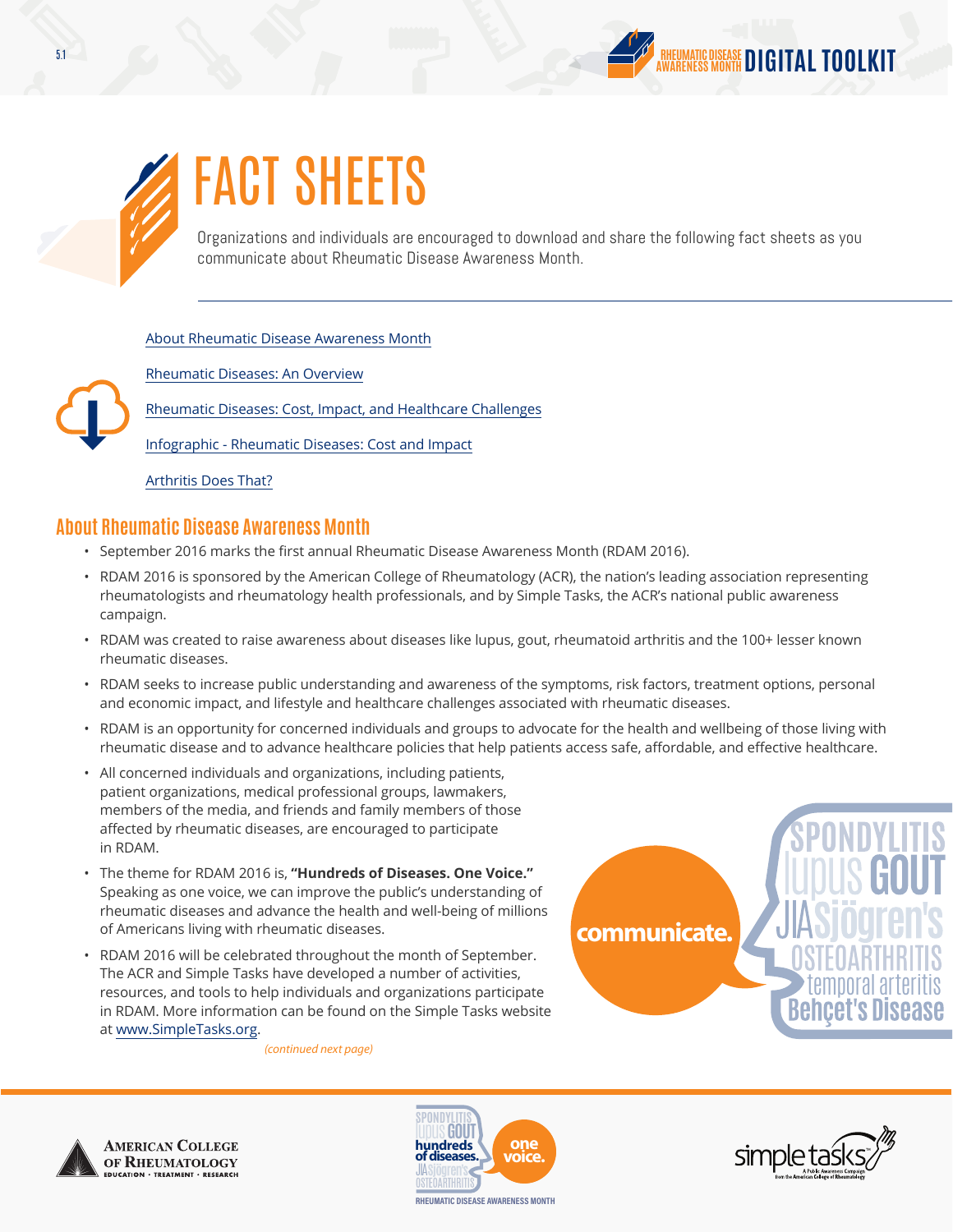



### **Rheumatic Diseases: An Overview**

- Rheumatic diseases are much more than the aches and pains of getting older. More than 52.5 million Americans young and old – live with painful, debilitating, and life-threatening rheumatic diseases.
- Symptoms of rheumatic diseases vary depending on the individual and the disease, but may include joint or muscle pain, inflammation, swelling, redness or stiffness; eye irritation and inflammation; general fatigue, malaise, and fevers; hair loss; dry eyes or mouth; chest pain; and seizures or stroke.
- Individuals living with rheumatic diseases may be at increased risk of depression, anxiety, and memory loss; cancer; heart disease, heart attack, heart failure, and abnormal heart rhythms; kidney failure and diabetes; eye irritation and inflammation; lung diseases and pulmonary fibrosis; aorta aneurysms; skin hardening or psoriasis; miscarriages or stillbirths; anemia; and nerve compression or peripheral neuropathy. For more information, see the fact sheet, ["Arthritis Does That?"](http://simpletasks.org/wp-content/uploads/2016/05/Arthritis-Does-That.pdf)
- Rheumatic diseases are the number one cause of disability in the United States. In fact, inflammatory rheumatic diseases cause more disability in America than heart disease, cancer, or diabetes.
- While there is no cure for rheumatic disease, early intervention and treatment provided by a trained rheumatologist can help patients manage symptoms and maintain a normal quality of life.

## **Rheumatic Diseases: Cost, Impact, and Healthcare Challenges**

#### **Prevalence and Impact of Rheumatic Disease**

- Rheumatic diseases are the leading cause of disability in America.
- More than 52.5 million Americans nearly one in four Americans live with some form of rheumatic disease.
- Experts estimate 78 million (26%) adults aged 18 or older will have doctor-diagnosed arthritis by the year 2040.
- Eleven million Americans live with inflammatory rheumatic diseases such as rheumatoid arthritis (RA), gout, and lupus.
- 300,000 children live with some form of rheumatic disease.
- Research shows that rheumatic disease can shorten a lifespan by up to 15 years.

*(continued next page)*





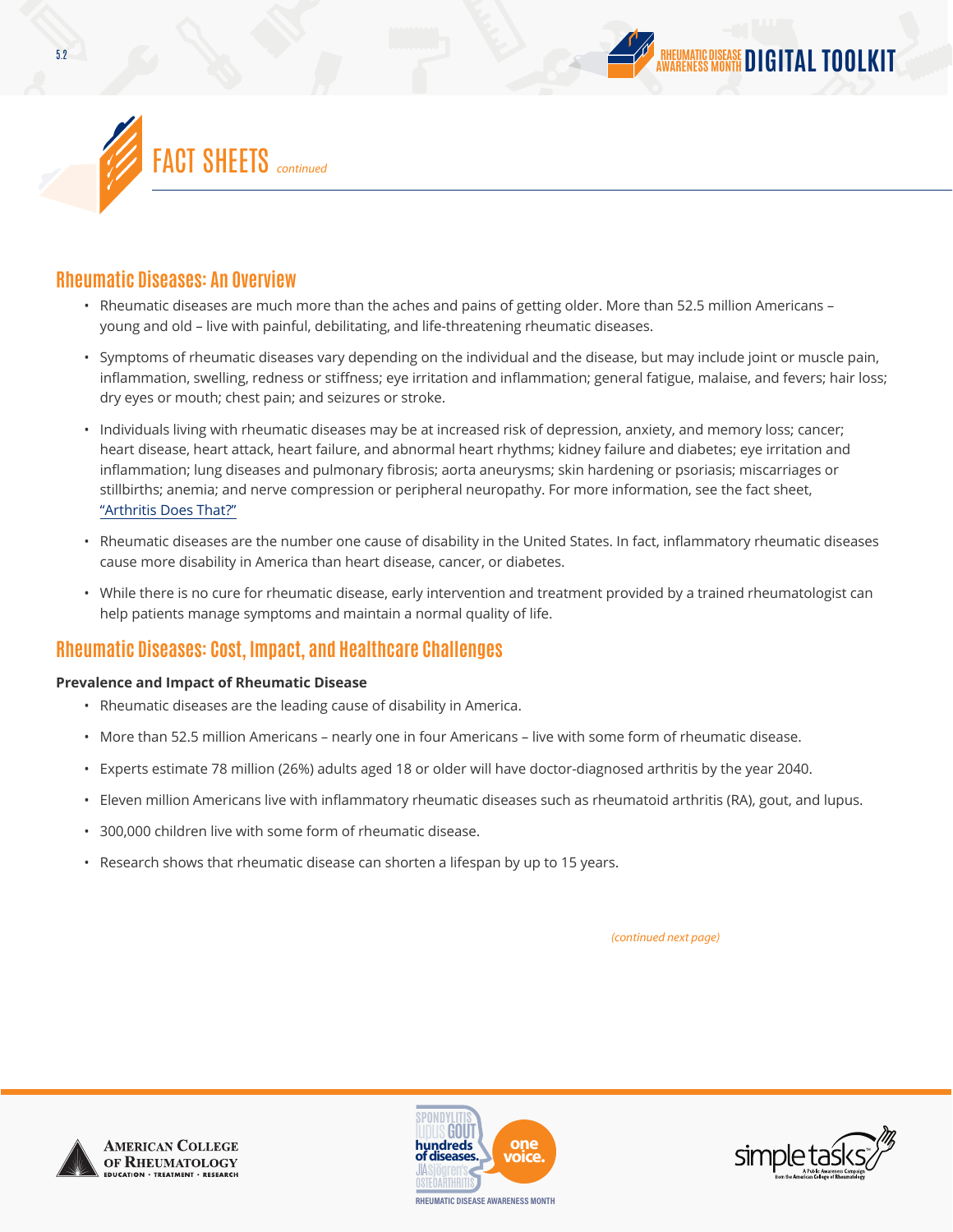

#### **Cost of Rheumatic Disease**

- Rheumatic diseases cost the U.S. healthcare system and economy an estimated \$128 billion annually.
- The cost of rheumatic disease is expected to rise as the population ages.
- Rheumatic diseases are responsible for approximately \$80.8 billion in annual medical expenditures.
- Rheumatic diseases are responsible for approximately \$47 billion in annual indirect costs, such as lost earnings.

#### **Healthcare Challenges for People Living with Rheumatic Diseases**

- Due to lack of understanding about rheumatic disease and the complex and varied symptoms, many people living with rheumatic diseases can go years before seeking treatment or receiving a correct diagnosis for their disease.
- Once diagnosed, many patients struggle to access and afford effective care and treatments for their rheumatic diseases.
- Medical research funding our best hope for new rheumatic disease treatments and, ultimately, cures lags far behind other diseases and conditions.
- Due to the current shortage of specialists trained to provide rheumatology care, including pediatric rheumatologists, many patients experience long wait or travel times to see a rheumatologist.
- Exorbitant patient co-pays for specialty therapies, along with prior authorization, step therapy, and "fail-first" requirements from insurers, threaten patients' ability to access high-quality rheumatic disease care.







**DIGITAL TOOLKIT**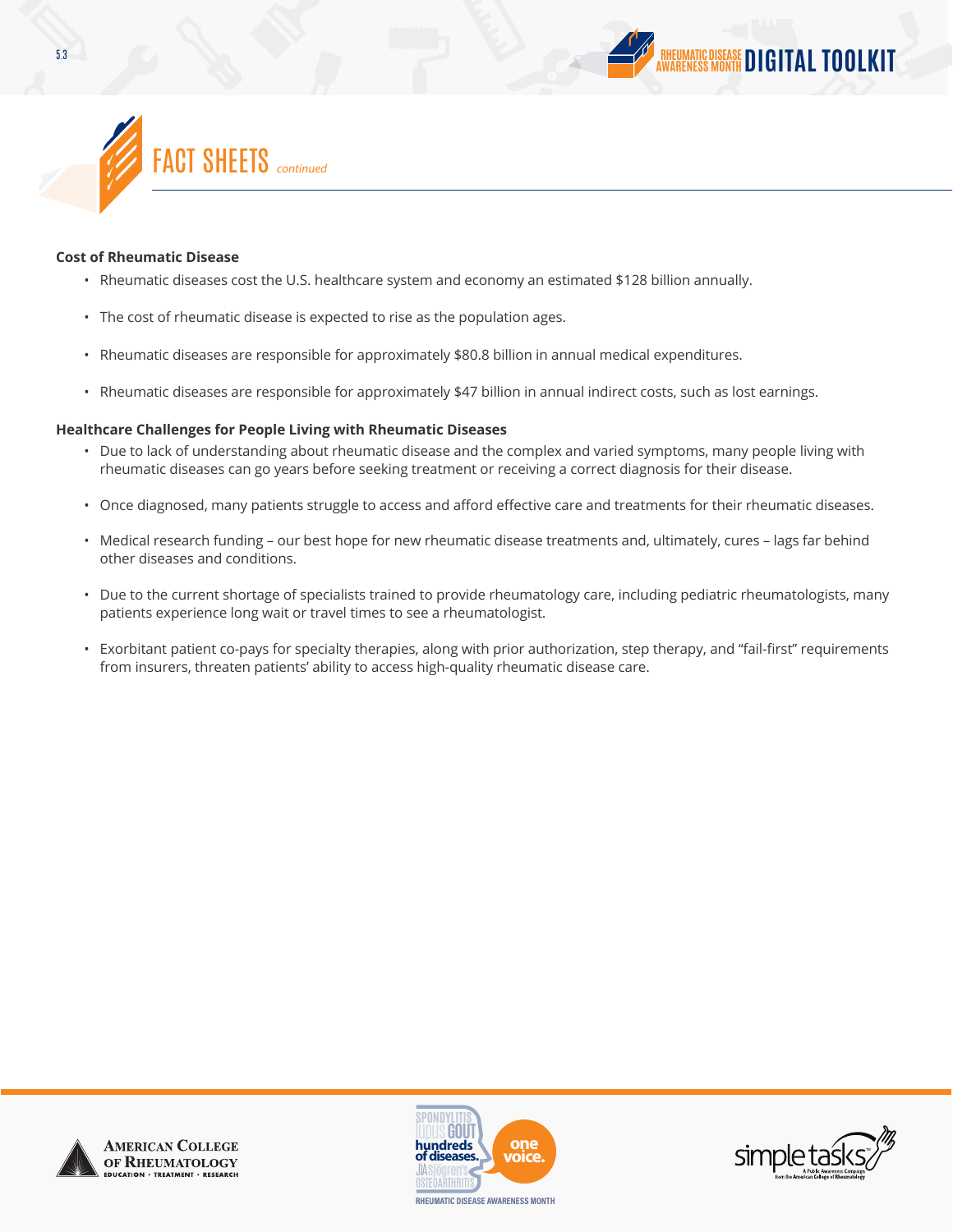



# FLYER

Organizations and individuals are encouraged to download, print, post, and distribute the following flyer within your local communities. Consider posting the flyer at your local rheumatologist's office, support group, community health center, community bulletin boards, YMCA, and other public and community spaces where there is permission to post.









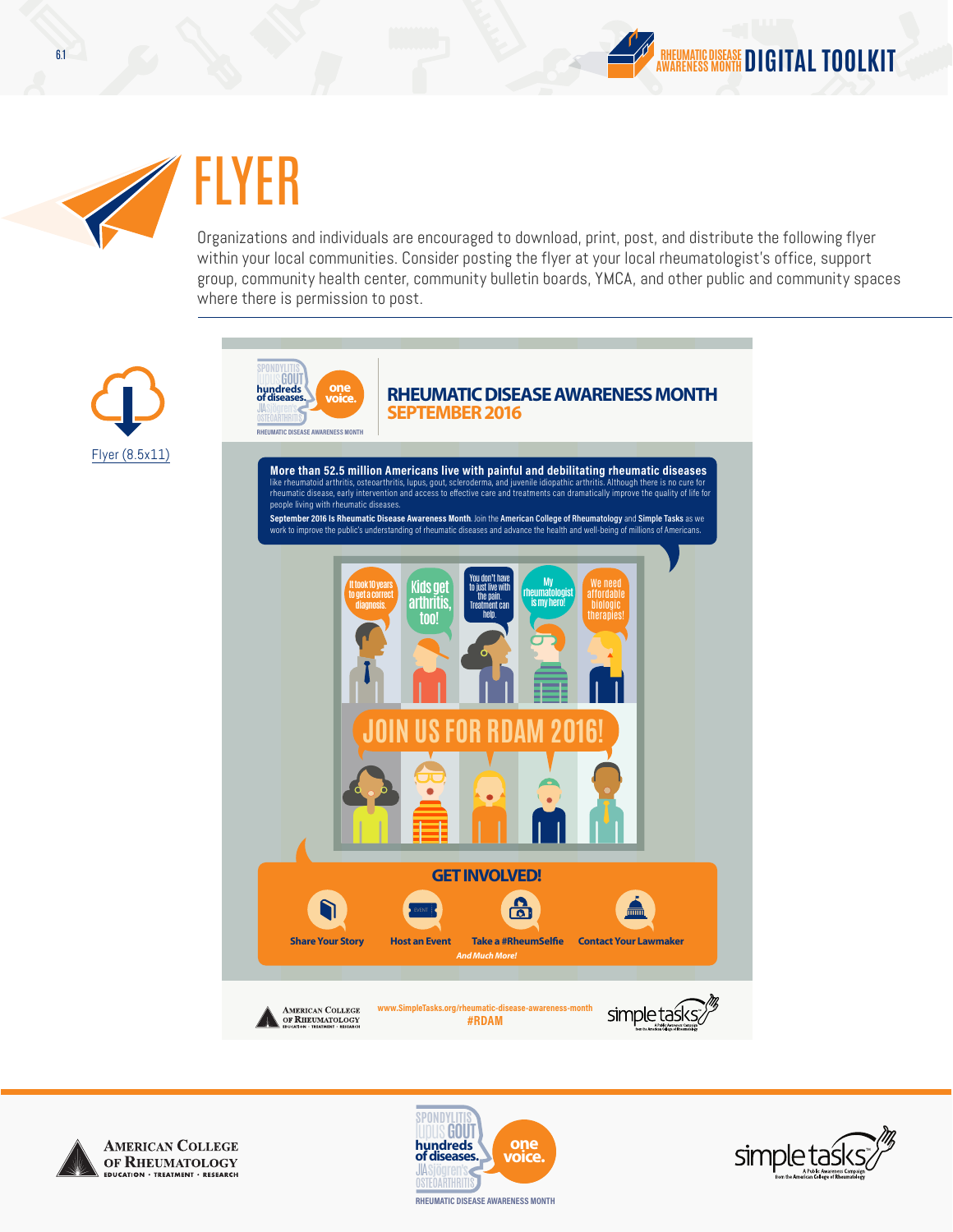



## LETTER TO THE EDITOR

Sending a letter to the editor of your local newspaper is an effective way to increase awareness about rheumatic diseases in your local community. Click [here](http://simpletasks.org/advocacy/) to send a pre-drafted letter directly to your hometown newspaper! Or, download and submit the letter below to the Letters editor at your local newspaper via email. If sending via email, be sure to include your home address and a contact phone number.



[Sample Letter to the Editor](http://simpletasks.org/rdam-2016-letter-to-the-editor/)

To The Editor:

**Many community members might be surprised to learn that rheumatic diseases are the nation's leading cause of disability.** In fact, nearly one in four Americans – young and old – live with a painful, debilitating, and chronic rheumatic disease. Arthritis is the most well-known rheumatic disease, but there are more than 100 conditions – including lupus, gout, Lyme disease, and juvenile idiopathic arthritis.

Although the lifelong effects of these conditions can be devastating, the good news is that early intervention and prompt treatment by a rheumatologist can help patients manage pain and avoid long-term disability.

Unfortunately, it is not uncommon for people living with rheumatic diseases to experience pain and other mysterious symptoms for years before seeking treatment or receiving a correct diagnosis. As we recognize Rheumatic Disease Awareness Month this September, I encourage anyone experiencing persistent, chronic pain to learn more about rheumatic disease symptoms and whether you might benefit from visiting a trained specialist. The American College of Rheumatology offers a clearinghouse of useful information on its Simple Tasks (www.SimpleTasks.org) website.

Through better public awareness, we can help more people get the timely and effective care they need to manage pain and maintain a normal quality of life.

*[Insert Your Full Name]*

*[Insert Your City of Residence]*







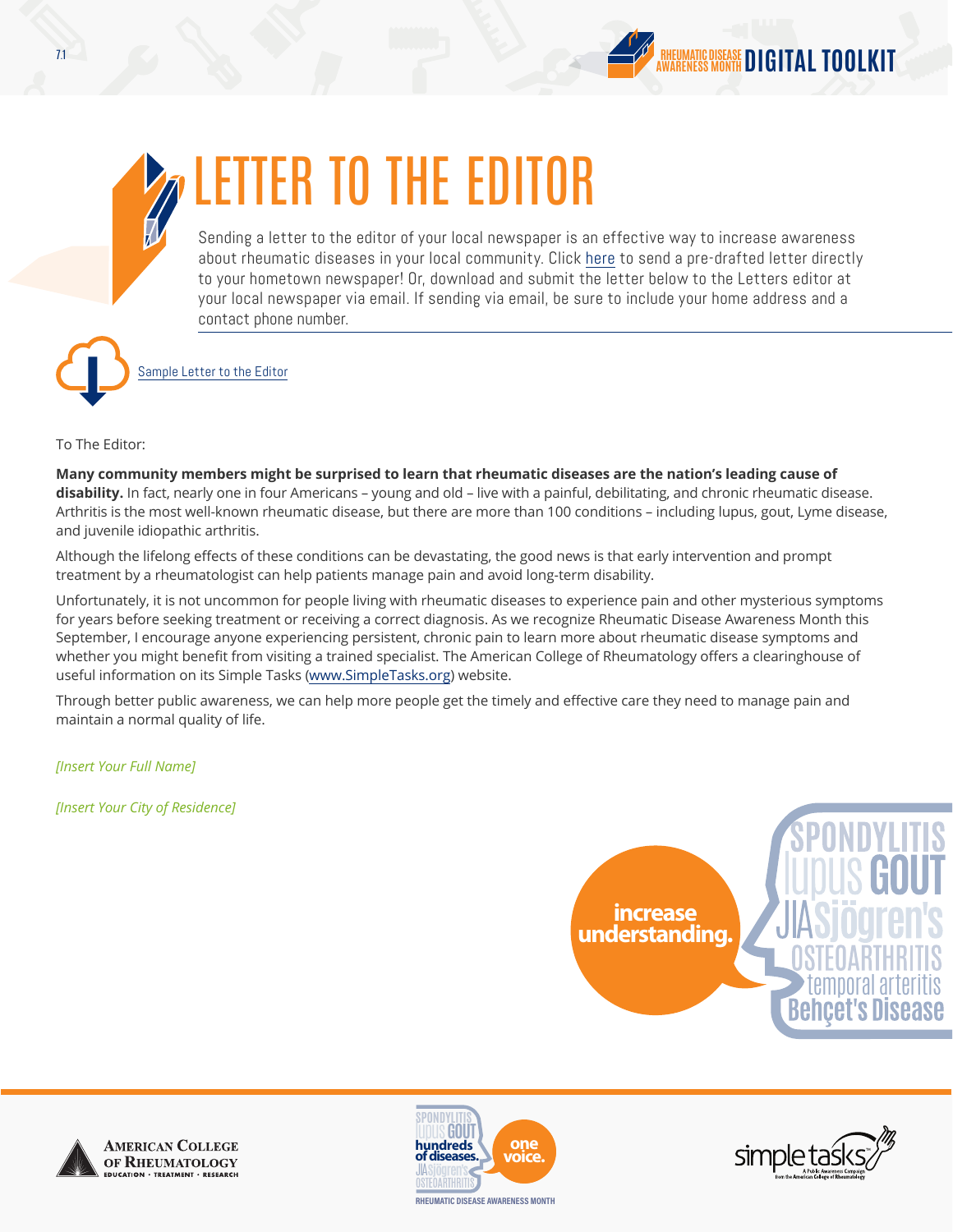



# PRESS RELEASE

Organizations are encouraged to download and tailor the following press release to share with your local media outlets via email. Placeholders are included for additional information from your organization.

[Sample Press Release](http://simpletasks.org/rdam-2016-local-press-release/)

## **FOR IMMEDIATE RELEASE Contact:** *[Insert Name]*

*[Insert Email] [Insert Phone Number]*

### **[Insert Organization Name] Participates in First Annual Rheumatic Disease Awareness Month Nation's Leading Cause of Disability in the Spotlight this September**

CITY, STATE (DATE) – *[Insert Organization Name]* is helping raise awareness about rheumatic diseases in *[Insert City or State]* this September during the first annual Rheumatic Disease Awareness Month, sponsored by the [American College of Rheumatology](http://www.rheumatology.org/) (ACR) and its national public awareness campaign, [Simple Tasks](http://simpletasks.org/).

More than 52.5 million Americans – young and old – live with painful, debilitating, and life-threatening rheumatic diseases, including rheumatoid arthritis (RA), gout, lupus, Sjögren's syndrome, ankylosing spondylitis, and juvenile idiopathic arthritis. Rheumatic diseases are the nation's leading cause of disability, generating more than \$128 billion in health costs each year. These diseases often strike individuals in the prime of their lives and can lead to long-term disability and early death if not treated early and effectively.

Because rheumatic disease symptoms can be difficult to pinpoint and are sometimes dismissed as merely the aches and pains of getting older, people living with these diseases may go years before seeking treatment or receiving a correct diagnosis. Although there is no cure for rheumatic disease, early intervention by a trained rheumatologist can help patients manage symptoms and maintain a normal quality of life.

Parents of young children should also be wary of any inexplicable joint pain. An estimated 300,000 children live with painful juvenile idiopathic arthritis, which can lead to physical disability, blindness, and other complications if not treated early.

Symptoms of rheumatic disease vary by person and condition but may include:

- Joint or muscle pain, inflammation, swelling, redness, or stiffness;
- Eye irritation and inflammation;
- General fatigue, malaise, and fevers;
- Hair loss;
- Dry eyes or mouth;
- Chest pain; and
- Seizures or stroke.

*(continued next page)*





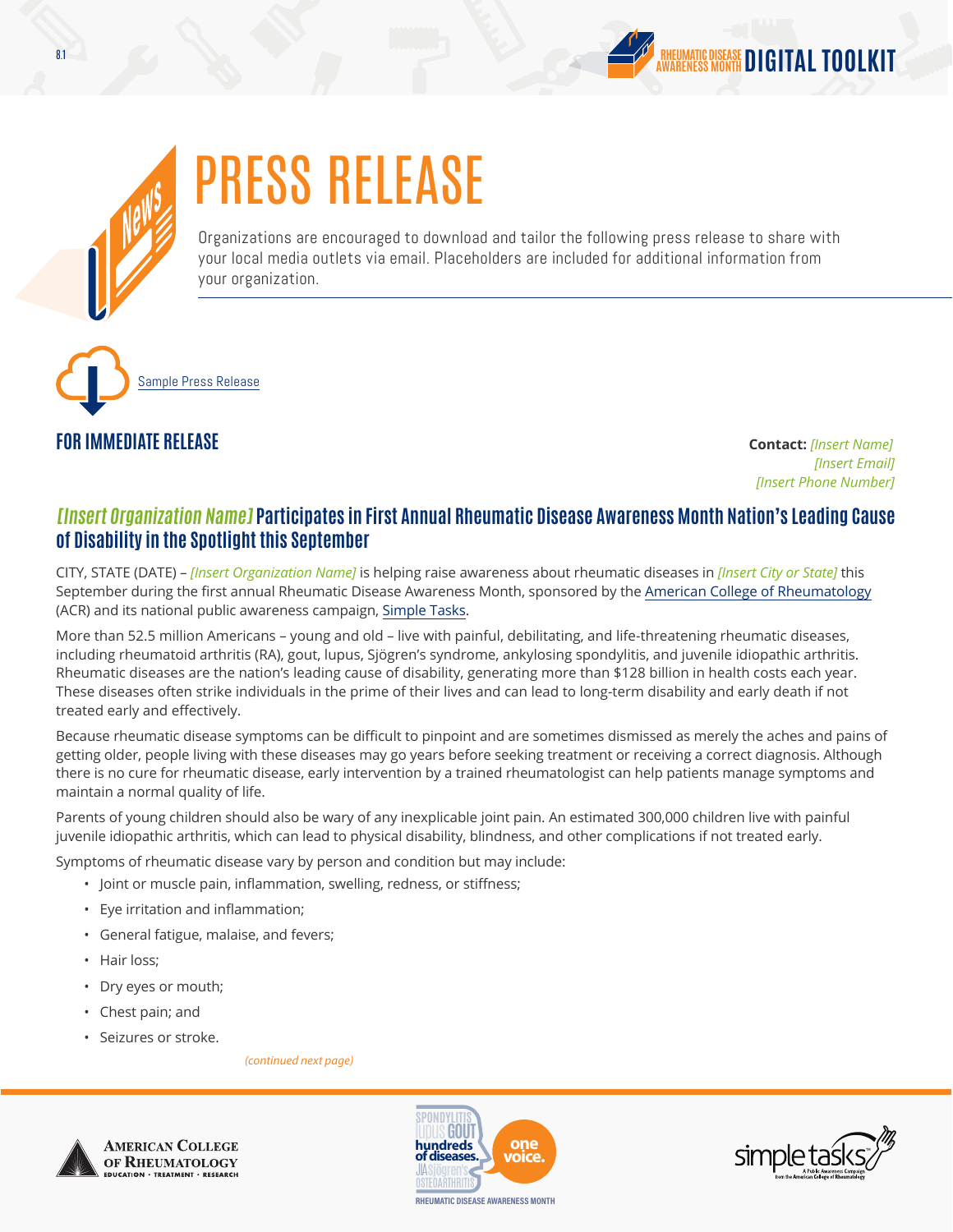



#### *[Optional: Insert a paragraph about specific types of patients or diseases your organization supports.]*

"No one should have to live with chronic, persistent, and mysterious pain," said Dr. Joan Von Feldt, MD, MSEd, president of the American College of Rheumatology (ACR). "Seeing a rheumatologist within the first weeks and months of disease onset – what rheumatologists call the 'window of opportunity'– can dramatically improve long-term outcomes for patients, so it is important to know what symptoms to look for and when to ask for a referral to a trained specialist."

Once diagnosed, people living with rheumatic diseases can face significant healthcare obstacles, including a shortage of trained rheumatologists to treat their conditions and expensive co-pays for specialty therapies.

"Unfortunately, too many of our patients struggle to access and afford effective care and treatments for their rheumatic diseases," said Dr. Von Feldt. "Therefore, in addition to increasing awareness about symptoms and treatment options, Rheumatic Disease Awareness Month is also an opportunity to advance the health and well-being of those living with rheumatic disease by advocating for healthcare policies that help patients access safe, affordable, and effective healthcare."

Rheumatic Disease Awareness Month is sponsored by Simple Tasks, a national public awareness campaign from the American College of Rheumatology (ACR). People who are interested in learning more about rheumatic diseases and Rheumatic Disease Awareness Month activities are encouraged to visit the Simple Tasks website at [www.SimpleTasks.org.](http://www.SimpleTasks.org)



#### **About** *[Insert your organization's boilerplate.]*

#### **About the American College of Rheumatology**

The American College of Rheumatology is an international medical society representing more than 9,400 rheumatologists and rheumatology health professionals with a mission to Advance Rheumatology! In doing so, the ACR offers education, research, advocacy, and practice management support to help its members continue their innovative work and provide quality patient care. Rheumatologists are experts in the diagnosis, management, and treatment of more than 100 different types of arthritis and rheumatic diseases.







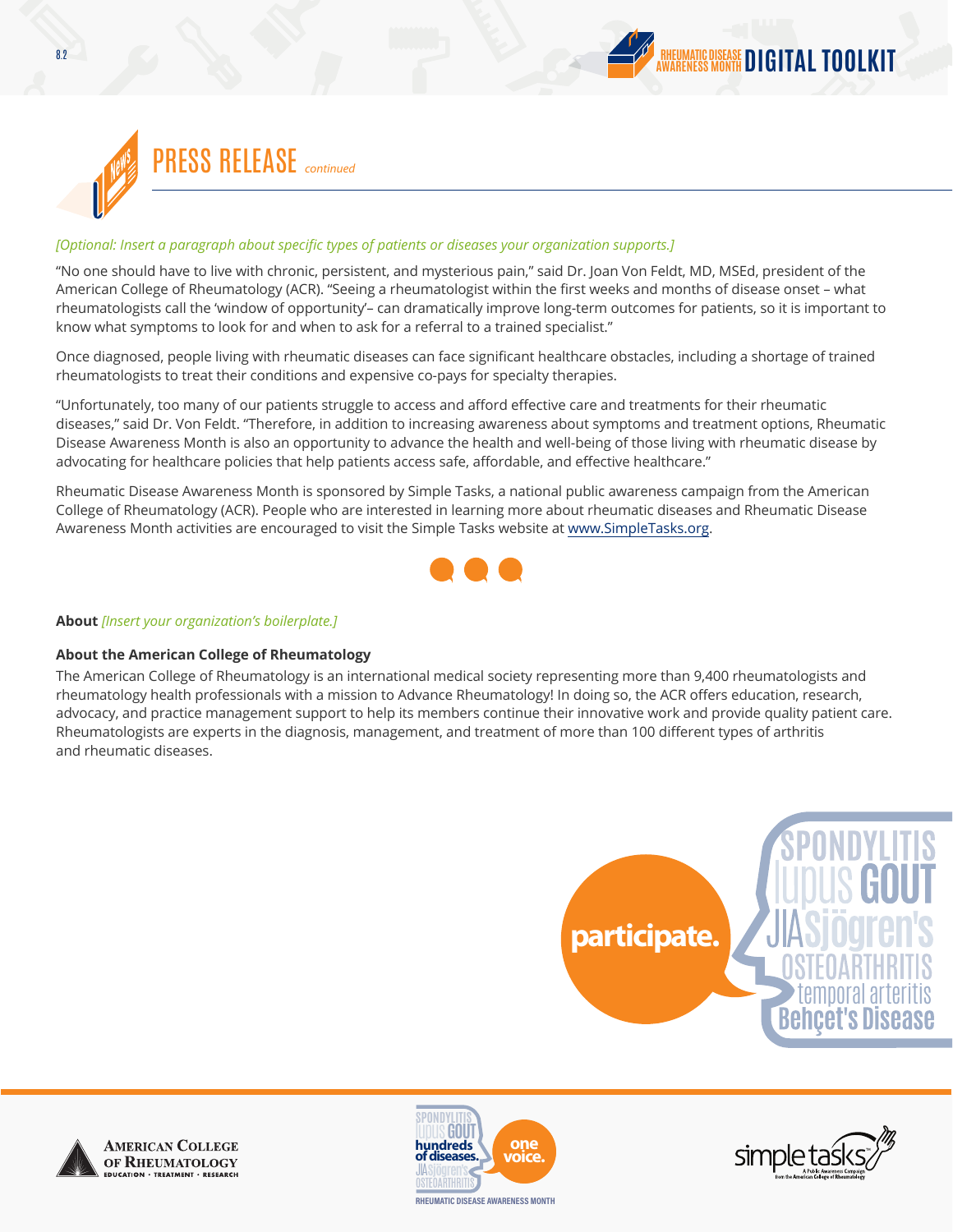



## EVENT MEDIA ADVISORY

Media advisories are a concise way to alert your local media about your event or initiative for Rheumatic Disease Awareness Month. Organizations are encouraged to download and tailor the following media advisory template to suit the needs of your event.

[Sample Event Media Advisory](http://simpletasks.org/rdam-2016-media-advisory/)

## **\*\*\*MEDIA ADVISORY\*\*\***

## **[Insert Organization Name]to Host Rheumatic Disease Awareness Month Event**

**WHAT:** *[Insert Organization Name]* invites the community to attend *[Insert event name or description]* to raise awareness for Rheumatic Disease Awareness Month. *[Insert two to three sentences to describe your event.]*

**WHEN:** *[Insert the date and time of the event]*

### **WHO:** *[Insert the name of your organization and a brief description]*

**WHY:** September 2016 marks the first annual Rheumatic Disease Awareness Month. Rheumatic diseases are the nation's leading cause of disability, affecting nearly one in four Americans. More than 52.5 million Americans – young and old – live with painful, debilitating, and life-threatening rheumatic diseases, including rheumatoid arthritis, lupus, gout, and juvenile idiopathic arthritis. Although there is no cure for rheumatic disease, early intervention by a trained rheumatologist can help patients manage symptoms and maintain a normal quality of life.

### **WHERE:** *[Insert event address, telephone number, website]*

**LEARN MORE:** For more information about the event, contact *[insert media contact name, email, phone]*. For more information about rheumatic diseases and to learn how you can make a difference during Rheumatic Disease Awareness Month, visit the Simple Tasks website at www.SimpleTasks.org.







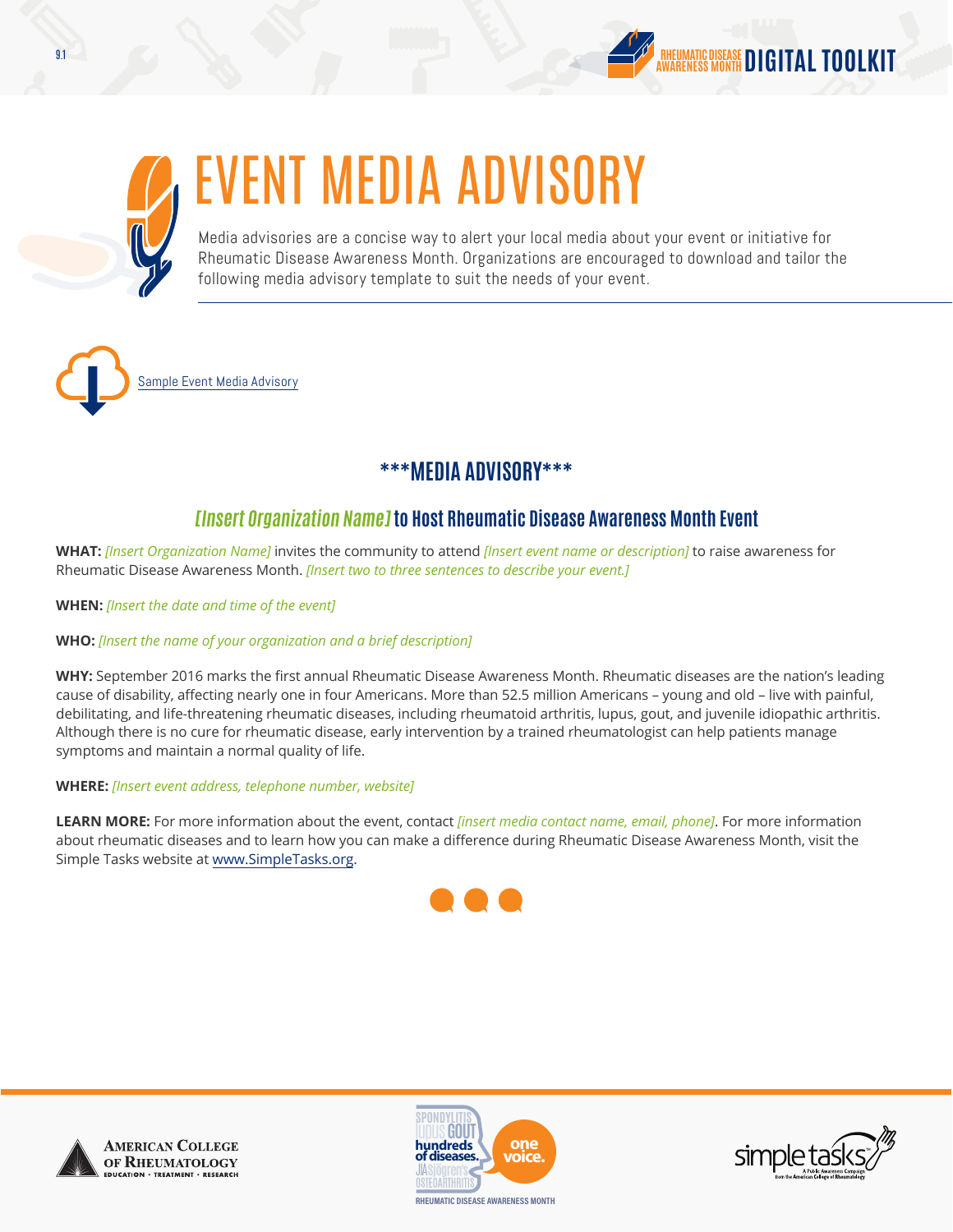



## NEWSLETTER ARTICLE

Organizations are encouraged to download and tailor the following newsletter article to share via e-newsletters, websites, community bulletin boards, or print newsletters. Brackets are included in the template for those who wish to tailor the information to a specific rheumatic disease.

[Sample Newsletter Article](http://simpletasks.org/rdam-2016-newsletter-template/)

## **Help Raise Awareness for[Insert Disease Name]this September**

September 2016 marks the first annual Rheumatic Disease Awareness Month (RDAM), sponsored by the American College of Rheumatology and its national public awareness campaign, Simple Tasks. RDAM 2016 is an effort to increase public understanding and awareness of the symptoms, risk factors, treatment options, personal and economic impact, and the lifestyle and healthcare challenges associated with rheumatic diseases. It is also an opportunity to advance the health and well-being of those living with rheumatic disease by advocating for healthcare policies that help patients access safe, affordable, and effective healthcare.

### **Hundreds of Diseases. One Voice.**

The theme of RDAM 2016 is **"Hundreds of Diseases. One Voice."** Although there are several existing awareness months for specific rheumatic diseases like arthritis, lupus, and Lyme disease, there has never been an awareness month that is inclusive of the 100+ lesser known diseases – until now. This is an excellent time for our community to raise awareness about *[Insert disease name]*!

### **How to Get Involved in RDAM 2016**

The Simple Tasks website (www.SimpleTasks.org) is a great place to start. Here you will find information about how to participate in RDAM 2016 on social media, ideas for hosting a local awareness event, instructions for conducting outreach to your local media and lawmakers, and more!

 **Host a Local Awareness Event.** The Simple Tasks website has event ideas to get you started!

 **Send a Letter to the Editor of Your Local Newspaper.** This is a great way to inform community members about *[Insert disease name]* symptoms and treatment options.

 **Participate on Social Media.** We encourage you to use the official RDAM hashtag, **#RDAM**, in your social media posts about the month. Simple Tasks will also host weekly #RheumChat Twitter chats on topics related to living with a rheumatic disease. Join one of the chats this September! Or, consider changing your social media profile photo to show solidarity during RDAM 2016. You can find more information about RDAM 2016 social media initiatives on the Simple Tasks website.

**Take Action**. Write an email to your Congressperson or Senator asking them to support healthcare policies that make it easier for people living with *[Insert disease name]* to access safe and effective treatments. You can quickly and easily send a pre-drafted email from the Simple Tasks website, or draft one of your own! You can also ask your local or state government leaders to issue a Rheumatic Disease Awareness Month proclamation. The proclamation can be downloaded directly from the Simple Tasks website.

 **Tell Your Friends.** Take this opportunity to share information about *[Insert disease name]* symptoms, treatment options, what it's like to live with rheumatic disease, and other awareness information with your online and offline communities. Knowledge is power, so let's start the conversation!

Thank you in advance for helping us spread awareness during Rheumatic Disease Awareness Month. Speaking together with one voice, we can make a positive difference for people living with *[Insert disease name]*.





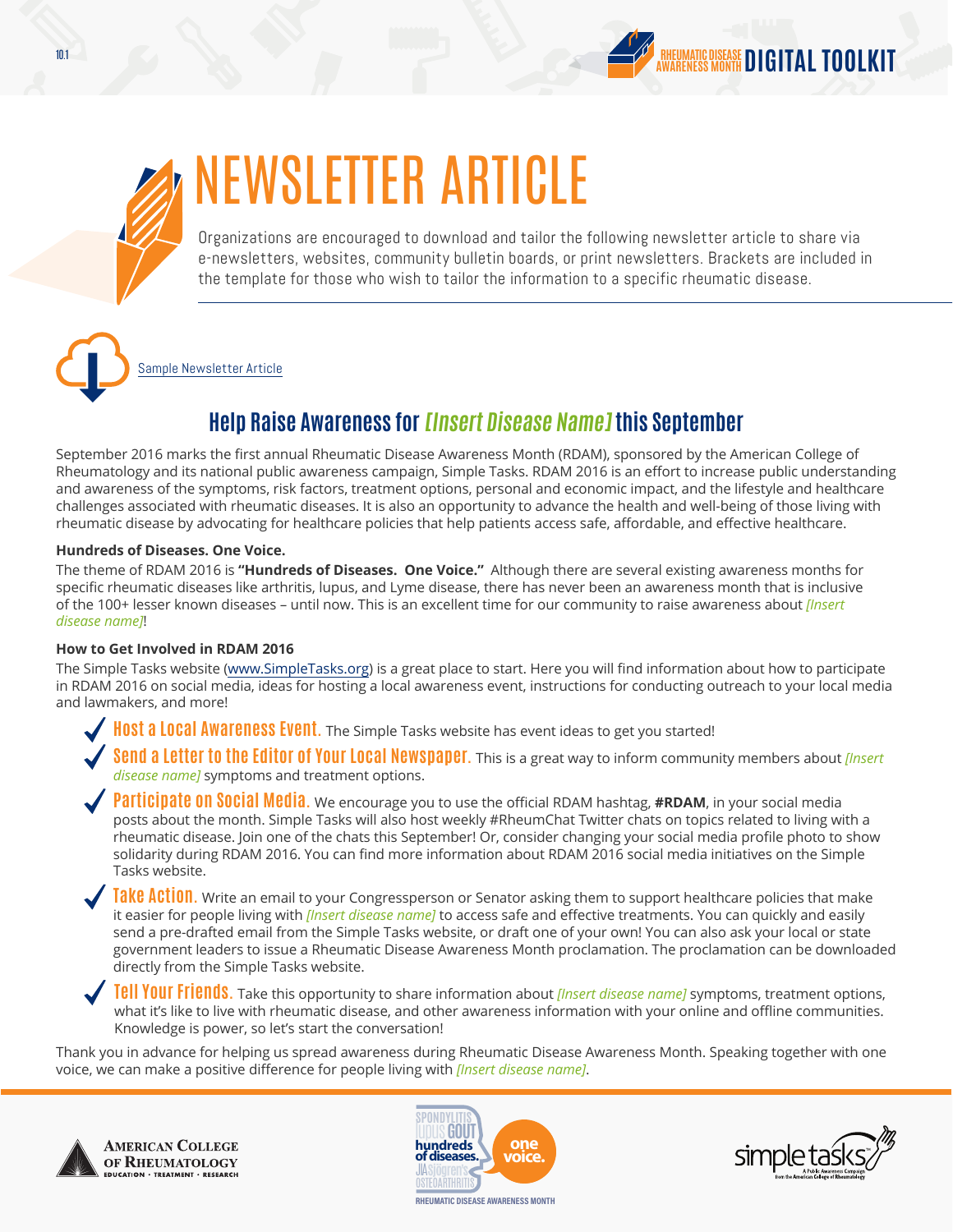



## #RHEUMCHATS

Simple Tasks hosts a lively monthly Twitter chat on how patients with rheumatic diseases can advocate for their health and other topics related to rheumatic disease. Learn how to join us and find the archived transcripts of our Twitter chats.

## **Special Edition #RheumChats for Rheumatic Disease Awareness Month**

Simple Tasks hosts a monthly Twitter chat focused on ways patients living with rheumatic diseases can advocate for their health, and other topics related to rheumatic disease. Each month Simple Tasks hosts #RheumChat with a different guest organization.

In honor of **Rheumatic Disease Awareness Month**, we will be hosting a #RheumChat each week during the month of September! Learn more about each chat below and at [SimpleTasks.org/RheumChat:](http://www.SimpleTasks.org/RheumChat)









temporal arteritis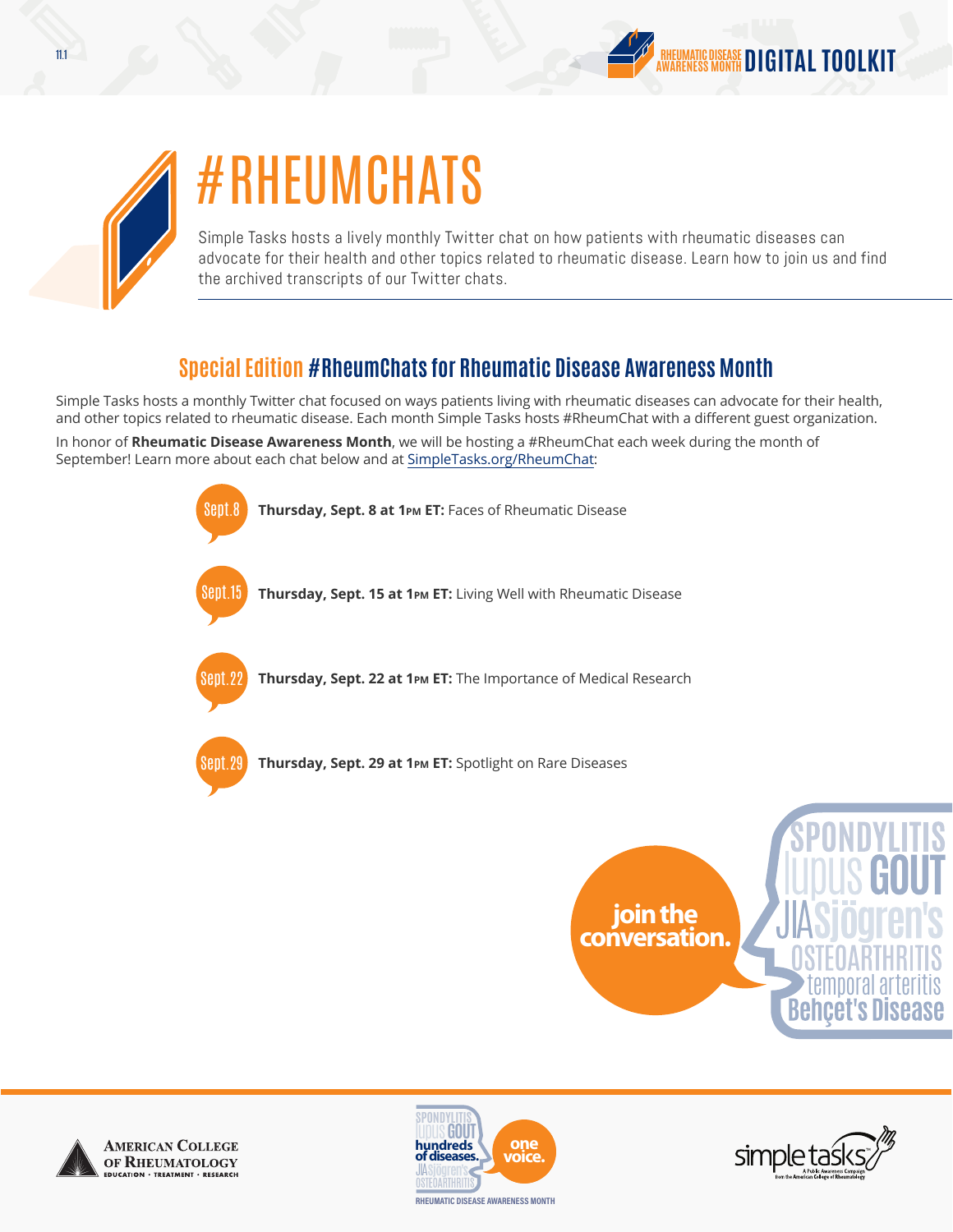



# 2016 CITY/STATE PROCLAMATION

Encourage public officials in your local community or state to issue the following proclamation during Rheumatic Disease Awareness Month.



[2016 Rheumatic Disease Awareness Month Proclamation Template](http://simpletasks.org/rdam-2016-template-proclamation/)

## **2016 Rheumatic Disease Awareness Month Proclamation**

**WHEREAS,** rheumatic diseases are chronic, progressive, painful conditions and the leading cause of disability in the United States;

**WHEREAS,** rheumatic diseases now affect nearly one in four Americans and are expected to affect an estimated 78 million Americans by the year 2040;

**WHEREAS,** 300,000 children live with some form of rheumatic disease;

**WHEREAS,** it is estimated that the economic burden of rheumatic disease is at least \$128 billion annually, including more than \$80 billion in medical expenditures and \$47 billion in annual indirect costs such as lost earnings;

**WHEREAS,** research suggests the cause of rheumatic disease is a combination of genetic and environmental factors, but the exact cause of these diseases is still unknown;

**WHEREAS,** the symptoms of rheumatic diseases vary depending on the individual and the disease, but may include joint or muscle pain, inflammation, swelling, redness or stiffness, eye irritation and inflammation, general fatigue, malaise, and fevers, hair loss, dry eyes or mouth, chest pain, seizures, or stroke;

**WHEREAS,** there is currently no cure for rheumatic diseases, but medical research breakthroughs have led to treatments and therapies that can dramatically improve the quality of life for those living with rheumatic diseases;

**WHEREAS,** rheumatologists, researchers, patients, caregivers, and other advocates are working to improve the quality of life for people living with rheumatic diseases;

**WHEREAS,** healthcare policies, research, education, and community support services are needed to ensure patients receive timely, affordable, safe and effective treatments and have access to trained rheumatologists who can provide quality care to those living with these diseases;

NOW, THEREFORE, I, \_\_\_\_\_\_\_\_\_, MAYOR/GOVERNOR of the City/State of \_\_\_\_\_\_\_\_, do hereby proclaim September as Rheumatic Disease Awareness Month in \_\_\_\_\_\_\_\_.

Given under my hand in these free United States in the City of \_\_\_\_\_, on this day of twenty-sixteen, and to which I have caused the Seal of the City/State to be affixed and have made this proclamation public.

Mayor/Governor/Council

\_\_\_\_\_\_\_\_\_\_\_\_\_\_\_\_\_\_\_\_\_\_\_\_\_\_\_\_\_\_\_

\_\_\_\_\_\_\_\_\_\_\_\_\_\_\_\_\_\_\_\_\_\_\_\_\_\_\_\_\_\_\_ \_\_\_\_\_\_\_\_\_\_\_\_\_\_\_\_\_\_\_\_\_\_\_\_\_\_\_\_\_\_\_

Attest: